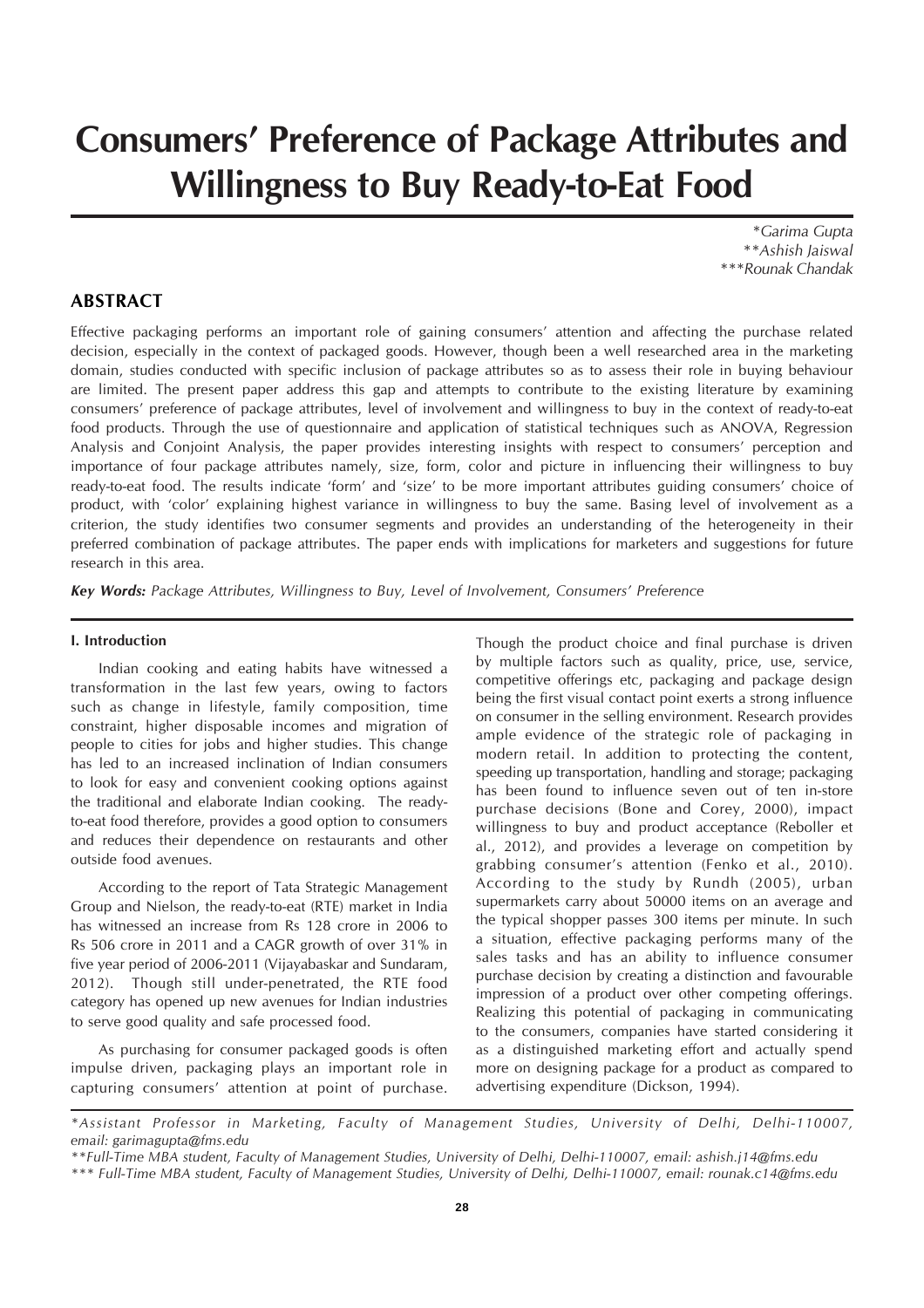#### **II. Literature Review**

A number of studies have examined the influence of packaging on consumer decision making process. For example, a study by Ragaert et al. (2004) investigated the consumer perception and choice of the Belgian population for processed vegetables and packaged fruit based on the importance given to four attributes of packaged produce namely, transparency, feeling, information and shape. In another study conducted by Peters-Texeira and Badrie (2005), consumers' perception of food packaging and its impact on food choice was assessed. A recent study by Bottani et al. (2011) examined the relationship between food product characteristics, packaging technologies, packaging materials and storage temperature in the Italian food market. An empirical study by Koutsimanis et al. (2012) examined the influence of various packaging attributes on purchase decision for fresh produce. The results indicated 'price', 'shelf life' and 'container size' as most important attributes affecting the consumers' decision to buy fresh food.

In a related study conducted by Ares et al., (2010) for milk desserts, packaging attributes were again found to be exerting an influence on consumer attitude and purchase intent. Package colour and picture on the label emerged as important variables, irrespective of consumers' level of involvement with milk desserts. The higher importance of these variables in comparison to the type of dessert asserted that packaging may play an important role in consumers' perception and purchase intention of functional foods.

In a study to assess the impact of package design of chewing gum on consumers' expectation and willingness to buy, Rebollar et al. (2012) evaluated different functional, sensory and experience attributes for two design vairables namely, colour and format. Of the two variables, colour was found to be more closely related to willingness. Further, the results showed that while packaging format influences sensory attributes of texture, colour influences expectations of sensory attributes of taste and flavour.

In addition to the assessment of impact of packaging and labelling, a study by Mueller and Szolnoki (2010) also examined the different in consumer responsiveness and indicated strong differences in how consumers respond to different product characteristics.

A study in Indian context by Bhattacharjee and Bhattacharjee (2005) highlighted packaging as a necessary part of the product and showed that it is considered as value addition for remote urban consumers.

A study in the context of fashion footwear conducted by Faultrier and Towers (2011) establish the importance of packaging in providing business opportunity by showing that it significantly impacts an integrated approach to buying within a fashion retailer.

#### **Objectives of the Study**

Though the literature establishes the importance of packaging, an assessment of its role in consumer buying

process has not been widely research. A few studies conducted in this area are with respect to agricultural products and not for package or packaged foods (Frank et al., 2001; Simonne et al., 2006). The present paper makes an attempt to bridge this gap by assessing the influence of various packaging attributes on consumers' purchase decision for ready-to-eat food category. More specifically, the study aims at following objectives:

- 1. To assess consumers' perception of packaging, level of involvement and willingness to buy ready-to-eat food.
- 2. To understand importance and influence of specific package attributes i.e. size, form, colour, and picture on consumers' willingness to buy ready-to-eat food.
- 3. To assess the differences across consumer segments for ready-to-eat food.
- 4. To determine the preferred combination of package attributes for different segments of consumers in affecting willingness to buy ready-to-eat food.

#### **III. Methodology**

The study makes use of questionnaire design to obtain primary responses from the consumers of ready-to-eat food. The consumers were contacted outside the shopping outlet/ grocery store during November-December, 2012 and were asked to participate in the survey in case they had purchased ready-to-eat food in last one month period. 126 responses so obtained were used for the purpose of subsequent analysis. The questionnaire was divided into four sections that sought consumer responses on various parameters. Section 1 collected demographic information on age, gender, marital status, income and occupation. In the second section of the questionnaire, the respondents were asked to provide their opinion on importance of packaging while making a purchase decision. The responses on eight statements were obtained on a five point likert scale ranging from strongly agree (5) to strongly disagree (1). The third section dealt with consumers' responses with respect to their level of involvement with ready-toeat food, measured through nine items on a semantic differential scale. In addition, a single statement 'my willingness to buy can be described as ….' was used to measure the respondents'willingness to purchase ready-toeat food, with responses ranging from 'completely willing to buy' (5) to 'would not buy under any circumstance' (1). Lastly, a number of visits were made to different shopping outlet/ grocery stores to observe and informaly conversate with the consumers buying ready-to-eat food to find out the specific package attributes that consumers take into account while purchasing the same. This informal discussion and observation yielded four main attributes namely, size, form, color and picture that were then included in the final section of the questionnaire. The attributes of price and brand, mentioned by very few consumers, were not taken into consideration as firstly, price of ready-to-eat food package is dependent on the size and the recipe which makes it difficult to adopt a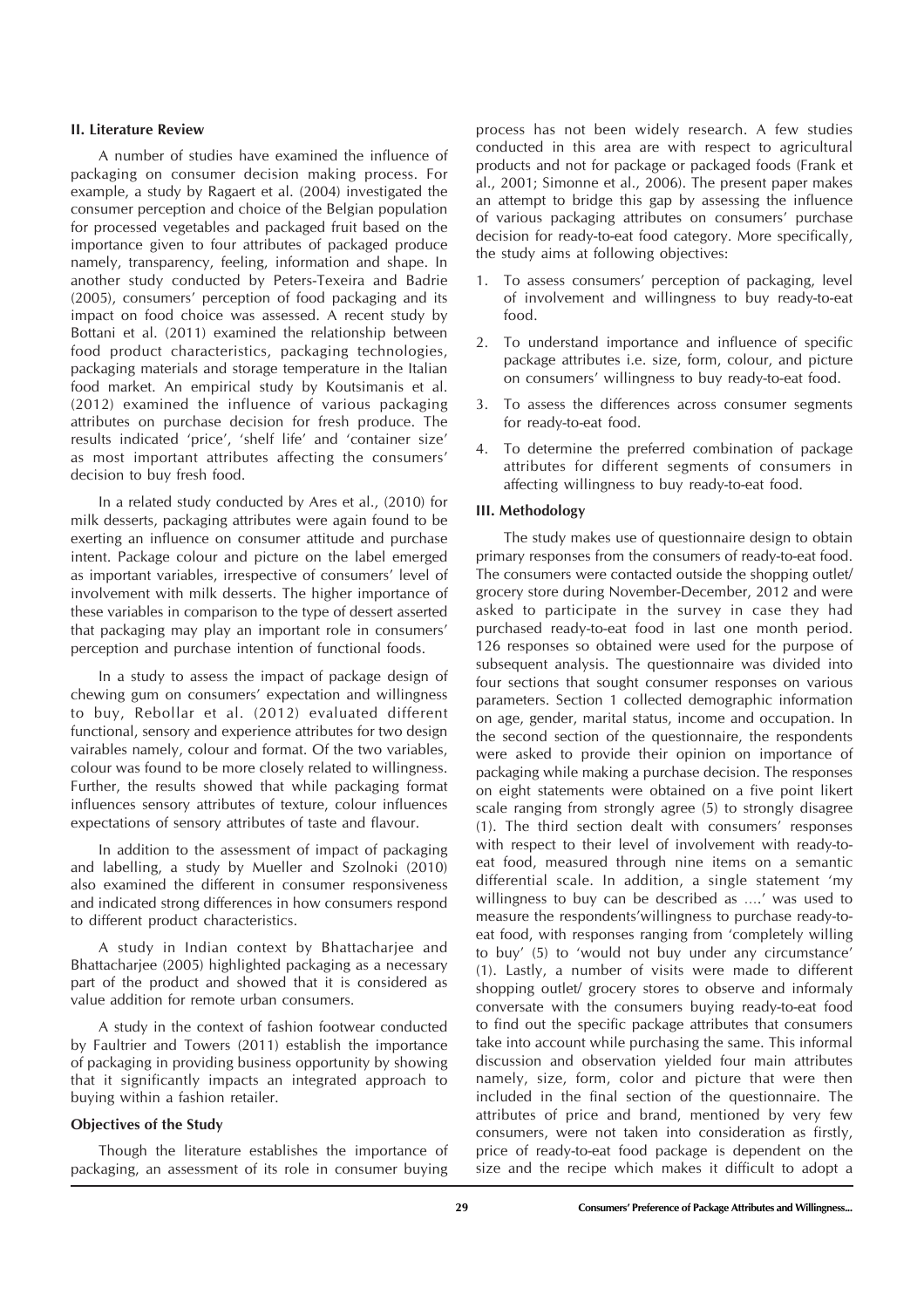uniform price range. Secondly, the informal discussions revealed that consumers are more concerned with the variety, hygiene, freshness and type of recipe offered than the brand of ready-to-eat food product. It was therefore decided that these two attributes (price and brand) should not be included in the analysis related to choice of package design.

The respondents were asked to rate their preference for different combination of four package attributes (size, form, color and picture) with respect to ready-to-eat food package. Only two levels for each of the attributes were taken to reduce the number of possible combinations so as to make it feasible for the respondents to provide correct responses. A set of 16 package combinations (2x2x2x2) so generated were rated by respondents on a five point likert scale ranging from most likely to purchase (5) to less likely to purchase (1). The description of the above mentioned measures is provided in the appendix.

#### **IV. Analysis and Discussion**

A majority of marketing literature provides evidence that packaging plays an important role in consumers'

perception of product and subsequent buying behaviour. It was therefore, felt appropriate to first gauge the perception of consumers towards the role and importance of packaging in affecting their purchase related decisions with respect to ready-to-eat food products. Further, as the studies in the past have reported the impact of level of product involvement on consumers' perception of packaging (e.g. Zaichkowsky, 1985; Ares et al., 2010), the present paper simultaneuouly examined the extent to which consumers feel involved in the purchase process with respect to ready-to-eat food as well as their willingness to buy the same. The results provided in Table I are quite encouraging in terms of both the reliability of scale items and mean scores. An alpha score of more than 0.60 indicates consistency of items measuring each of the variables (Nunally, 1978), namely perception of packaging and level of involvement. The mean value above 4 for all the variables is reflective of strong agreement of consumers in perceiving packaging to be important aspect influencing purchase behaviour and their postitive involvement and willingness to purchase ready-to-eat food.

**Table I Reliability and Mean Values**

| <b>Statements</b>            | No. of Items | <b>Reliability of Scale Items</b><br>(Cronbach Alpha) | Mean Value |
|------------------------------|--------------|-------------------------------------------------------|------------|
| Perception of Packaging<br>٠ |              | 0.847                                                 | 4.1101     |
| Level of Product Involvement |              | 0.851                                                 | 3.3302     |
| Willingness to Buy           |              |                                                       | 3.3800     |

(Source: Primary Data)

It was therefore felt appropriate to further assess the importance of specific package attributes namely, size, form, color and picture in influencing consumers' willingness to purchase ready-to-eat food. The mean importance scores computed for four package attributes (Table II) show that consumers perceive form and size of the package to be relatively more important than its color and picture. Subsequently, ANOVA and regression were applied to have a detailed analysis of these results. As expected, the findings of ANOVA (Table II) further establish that except picture, these attibutes significantly differ in their importance with respect to willingness to buy ready-to-eat food.

| Table II                                                            |
|---------------------------------------------------------------------|
| Mean Scores, ANOVA and Regression Analysis for Packaging Attributes |

|                 |            | <b>ANOVA</b>   |      | Regression               |         |                     |                      |                  |             |       |      |  |
|-----------------|------------|----------------|------|--------------------------|---------|---------------------|----------------------|------------------|-------------|-------|------|--|
|                 | Mean       |                |      | <b>Change Statistics</b> |         | <b>Coefficients</b> |                      |                  |             |       |      |  |
|                 | Importance | <b>F-Value</b> | Sig. | R                        | R-Squre | <b>F-Value</b>      | $Sig$ (F-<br>Change) | B                | <b>Beta</b> | т     | Sig  |  |
| $\bullet$ Size  | 3.87       | 6.153          | .000 | .306                     | .094    | 3.133               | .017                 | 1.926 (constant) |             | 3.522 | .001 |  |
| $\bullet$ Form  | 4.05       | 3.833          | .012 |                          |         |                     |                      | .020             | .024        | .254  | .800 |  |
| $\bullet$ Color | 2.85       | 10.944         | .000 |                          |         |                     |                      | .134             | .109        | 1.171 | .244 |  |
| • Picture       | 2.75       | 2.034          | .094 |                          |         |                     |                      | .302             | .282        | 3.104 | .002 |  |
|                 |            |                |      |                          |         |                     |                      | .009             | .012        | .129  | .898 |  |

Dependent Variable : Willingness to Buy

(Source : Primary Data)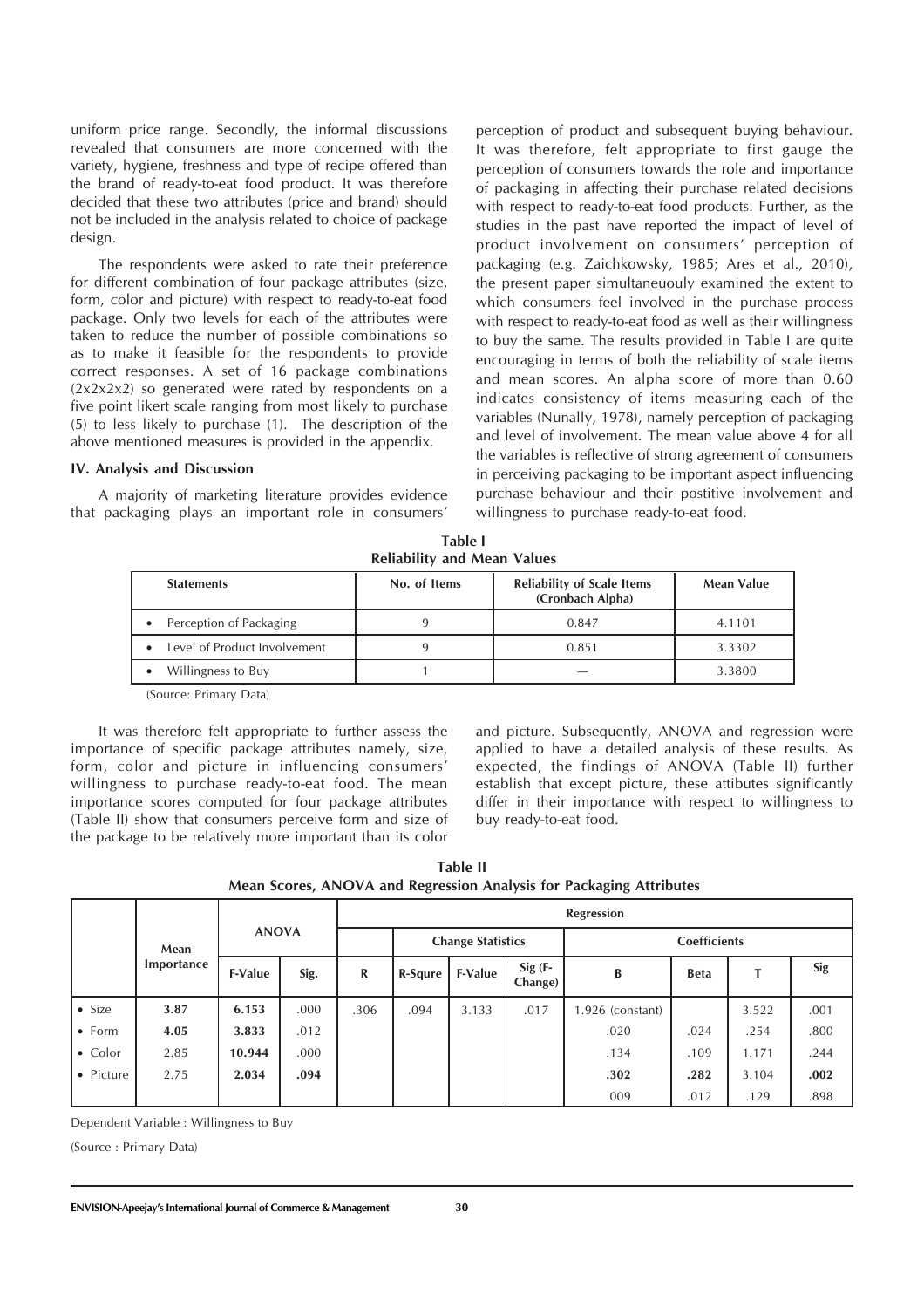The results of regression analysis provide some interesting and varied insights with respect to specific package attributes. An association between the attributes and willingness to buy  $(r = .306)$  imply that probably a preferred combination of these attributes in the package of ready-to-eat food may induce a positive willingness to buy the same. Though low, the value of r-square (.094) is indicative of the positive influence of specific attributes i.e. size, form, color and picture on willingness to buy ready-to-eat food. Of these attributes, color explains a higher variance in willingness to buy (.302), followed by form (.134) as compared to size and picture. The low values seem logical as packaging is only one of the many factors that influence consumers' decision to buy a product. The regression equation showing the contribution of these attributes taken as independent factors can be expressed as:

#### Y=1.926+.020 X1+ .134 X2+.302 X3+.009X4

where,  $Y=$  willingness to buy ready-to-eat food:  $X1=$ size of package;  $X2=$  form of package;  $X3=$  color of package; X4= picture on package.

Getting support from these findings, the subsequent stage of analysis involved identification of consumer segments for ready-to-eat food. The objective was to assess if the importance of packaging attributes and its impact on willingness to buy ready-to-eat food differs across consumer segments. As researchers in the past have agreed that consumers' involvement with food is one of the key variable that affect food choice (e.g. Zaichkowsky, 1985; Ares et al., 2010), the present paper adopts a similar view and makes use of level of involvement as an appropriate segmentation variable for ready-to-eat food. Hierarchical clustering with Ward method and Euclidean distances applied on the data set revealed two clusters that are found to be different in terms of their composition (Table III). While cluster 1 has dominance of females aged 35-54 years with monthy family income between Rs 50000 to Rs 75000, cluster 2 has higher percentage of young males having monthly family income above Rs 100000. Further analysis across clusters indicates differences with respect to perception of packaging, level of involvement, willingness to buy and importance of package attributes for ready-to-eat food (Table IV). The differences are however, more pronounced for level of involvement and willingness to buy, with consumers having less involvement with ready-to-eat food reflecting a lesser willingness to buy the same. Quite logically, the importance perception of these consumers is also relatively low for specific attributes as compared to the second cluster comprising of consumers that are more involved with the product. Though variation is clearly evident for all packaging attributes, it is with respect to colour and size that the results turn out to be significantly different. Being predominantly distinct with respect to involvement and willingness to buy, the clusters are found to be comprising of two sets of consumers: consumers having 'low concern for package' in cluster 1 and those with relatively 'high concern for package' in cluster 2.

| <b>Factor</b>                | Cluster 1 $(n=74)$         | CIUSICI I IVIIIC | Cluster 1 $(n=74)$ |                             |    |               |
|------------------------------|----------------------------|------------------|--------------------|-----------------------------|----|---------------|
|                              |                            | N                | $\%$               |                             | N  | $\frac{0}{0}$ |
| Gender                       | Male                       | 23               | 31.1               | Male                        | 27 | 51.9          |
|                              | Female                     | 51               | 68.9               | Female                      | 25 | 48.1          |
| Age                          | $18-24$ yrs                | 14               | 18.9               | $18-24$ yrs                 | 21 | 40.4          |
|                              | 25-34 yrs                  | 22               | 29.7               | 25-34 yrs                   | 17 | 32.7          |
|                              | 35-54 yrs                  | 33               | 44.6               | 35-54 yrs                   | 8  | 15.4          |
|                              | $> 54$ yrs                 | 5                | 6.8                | $> 54$ yrs                  | 6  | 11.5          |
| <b>Martial Status</b>        | Married                    | 50               | 67.6               | Married                     | 28 | 53.9          |
|                              | Unmarried                  | 24               | 32.4               | Unmarried                   | 24 | 46.1          |
| <b>Monthly Family Income</b> | <b>Below Rs 50000</b>      | 15               | 20.3               | <b>Below Rs 50000</b>       | 15 | 28.8          |
|                              | Rs 50000-75000             | 24               | 32.4               | Rs 50000-75000              | 11 | 21.2          |
|                              | Rs 75000-100000            | 14               | 18.9               | Rs 75000-100000             | 8  | 15.4          |
|                              | $>$ Rs 100000              | 21               | 28.4               | $>$ Rs 100000               | 18 | 34.6          |
| Occupation                   | Service                    | 14               | 18.9               | Service                     | 7  | 13.5          |
|                              | Professional/Self Occupied | 3                | 4.1                | Professional /Self Occupied | 4  | 7.7           |
|                              | <b>Business</b>            | 11               | 14.9               | <b>Business</b>             | 8  | 15.4          |
|                              | Housewife                  | 32               | 43.2               | Housewife                   | 11 | 21.2          |
|                              | Student                    | 14               | 19.0               | Student                     | 22 | 42.3          |

**Table III Cluster Profile**

(Source: Primary Data)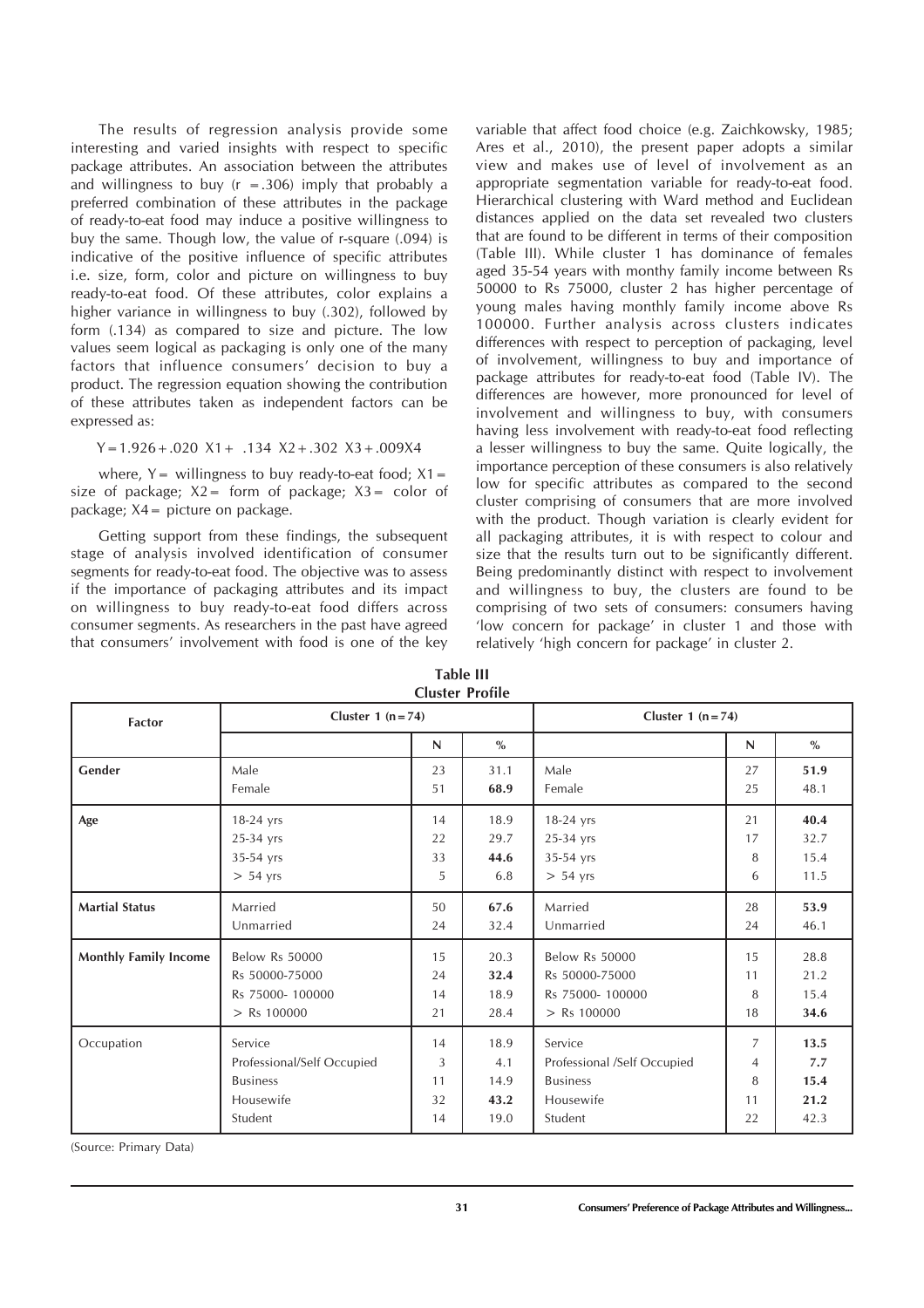| <b>Factor</b>                      | <b>Mean Scores</b>   | Sig                |      |
|------------------------------------|----------------------|--------------------|------|
|                                    | Cluster 1 $(n = 74)$ | Cluster 2 $(n=52)$ |      |
| Perception of Packaging            | 4.11                 | 4.09               | .882 |
| Level of Involvement               | 2.77                 | 4.03               | .000 |
| Willingness to Buy                 | 2.86                 | 4.12               | .000 |
| Importance of Packaging Attributes |                      |                    |      |
| Size                               | 4.03                 | 3.63               | 0.57 |
| Form                               | 4.00                 | 4.12               | .415 |
| Colour                             | 2.57                 | 3.23               | .000 |
| Picture                            | 2.66                 | 2.87               | .386 |

**Table IV Mean Scores and ANOVA for Clusters**

(Source: Primary Data)

The importance perception of package attributes and variation in consumer responses with respect to involvement and willingness to buy across clusters led the researchers to determine the preferred combination of specific package attributes with respect to ready-to-eat food for both the consumer segments. Conjoint analysis using XLSTAT was applied on the consumer rating of 16 different combinations of four package attributes described by two levels each (Table V).

|                | <b>Combinations</b>                |                       |                          |                      |  |  |  |  |  |
|----------------|------------------------------------|-----------------------|--------------------------|----------------------|--|--|--|--|--|
| No.            | <b>Size</b><br>(250-350gms, 500gm) | Form<br>(Zip, Carton) | Color<br>(Bright, Light) | Picture<br>(Yes, No) |  |  |  |  |  |
| $\mathbf{1}$   | 250-350gm                          | carton                | bright                   | no                   |  |  |  |  |  |
| $\overline{2}$ | 250-350gm                          | Zip                   | bright                   | no                   |  |  |  |  |  |
| 3              | 500gm                              | carton                | bright                   | yes                  |  |  |  |  |  |
| $\overline{4}$ | 250-350gm                          | carton                | bright                   | yes                  |  |  |  |  |  |
| 5              | 250-350gm                          | Zip                   | light                    | no                   |  |  |  |  |  |
| 6              | 250-350gm                          | carton                | light                    | no                   |  |  |  |  |  |
| $\overline{7}$ | 250-350gm                          | carton                | light                    | yes                  |  |  |  |  |  |
| 8              | 500gm                              | carton                | bright                   | no                   |  |  |  |  |  |
| 9              | 250-350gm                          | Zip                   | bright                   | yes                  |  |  |  |  |  |
| 10             | 500gm                              | carton                | light                    | no                   |  |  |  |  |  |
| 11             | 250-350gm                          | Zip                   | light                    | yes                  |  |  |  |  |  |
| 12             | 500gm                              | Zip                   | bright                   | yes                  |  |  |  |  |  |
| 13             | 500gm                              | carton                | light                    | yes                  |  |  |  |  |  |
| 14             | 500gm                              | Zip                   | light                    | no                   |  |  |  |  |  |
| 15             | 500gm                              | Zip                   | bright                   | no                   |  |  |  |  |  |
| 16             | 500gm                              | Zip                   | light                    | yes                  |  |  |  |  |  |

**Table V Package Attributes and Levels Description for Ready-to-Eat Food**

(Source: Primary Data)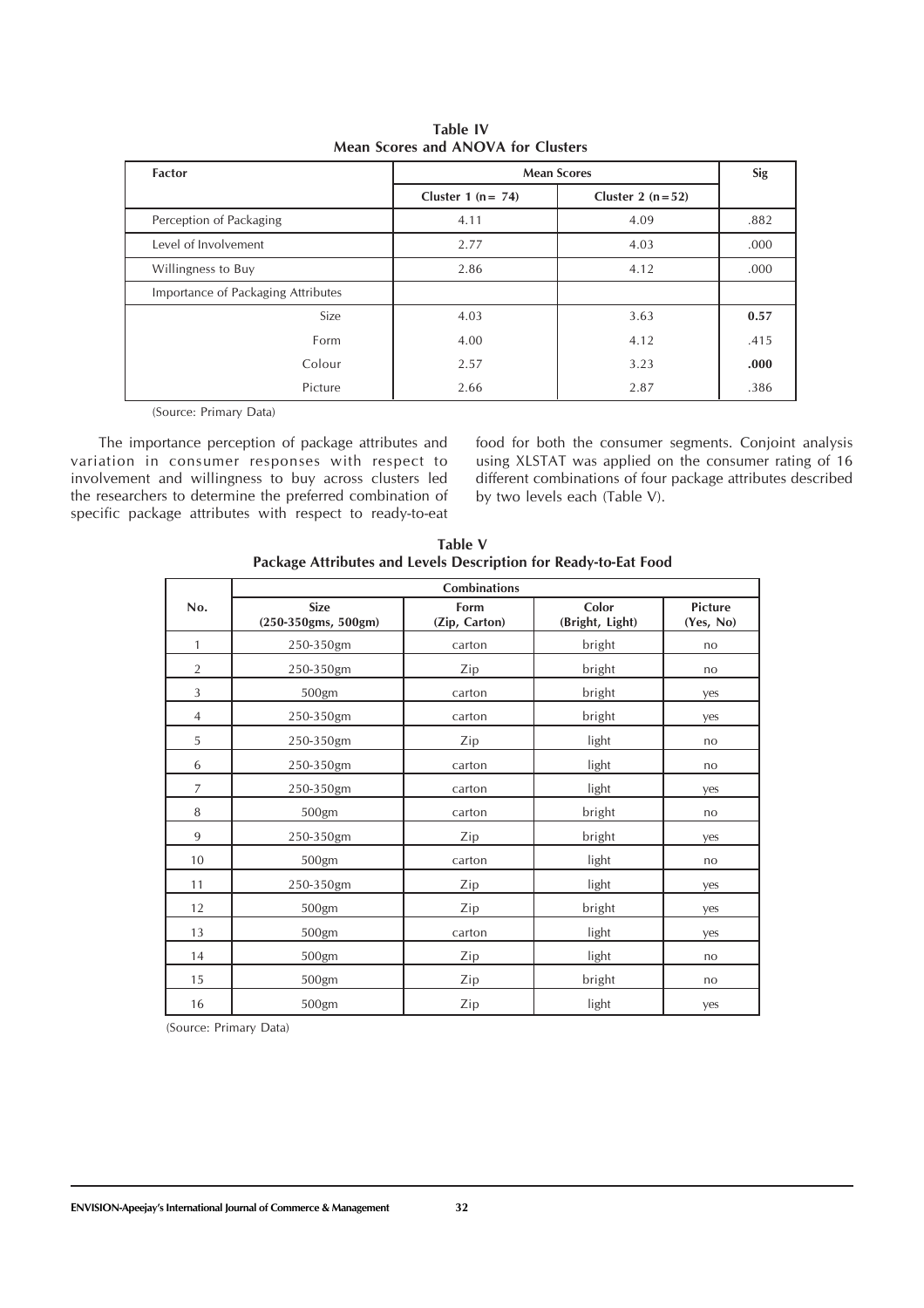| <b>Attribute</b> | <b>Level Description</b> | Aggregate( $n = 126$ ) |             | Cluster $1(n=74)$ |             | Cluster $2(n=52)$ |             |
|------------------|--------------------------|------------------------|-------------|-------------------|-------------|-------------------|-------------|
|                  |                          | Utility                | %Importance | Utility           | %Importance | Utility           | %Importance |
| Size             | 250-350gm                | $-0.024$               | 19.54       | $-0.052$          | 26.68       | 0.048             | 26.98       |
|                  | 500gm                    | 0.024                  |             | 0.052             |             | $-0.048$          |             |
| Form             | Zip                      | $-0.032$               | 22.75       | $-0.017$          | 25.31       | 0.012             | 22.93       |
|                  | Carton                   | 0.032                  |             | 0.017             |             | $-0.012$          |             |
| Color            | <b>Bright</b>            | $-0.075$               | 35.96       | $-0.061$          | 22.84       | 0.043             | 23.19       |
|                  | Light                    | 0.075                  |             | 0.061             |             | $-0.043$          |             |
| Picture          | Yes                      | $-0.017$               | 21.75       | 0.029             | 25.17       | 0.046             | 26.90       |
|                  | No                       | 0.017                  |             | $-0.029$          |             | $-0.046$          |             |

**Table VI Conjoint Analysis**

Note: Percentage importance means represent the importance in which an attribute contributes to the consumers' overall purchasing decisions, while the part-worth utilities means represent the amount of each utility among all utilities for the same attribute (Hair et al., 1998). (Source: Primary Data)

The part-worth utilities and percentile importance of package attributes for the aggregate as well as cluster data is provided in Table VI. The aggregate results indicate color to be the most important package attribute, followed by form, picture and size. The results support the findings of regression analysis presented in Table II where color emerged as the most important attribute influencing the willingness to pay. Within these attributes, '*light color carton pack of 500gm without picture'* is the preferred combination as suggested by part-worth utilities.

However, the attribute importance changes when the results are analyzed for clusters separately. Consumers in both the clusters assign maximum importance to the size of the package, with consumers of cluster 1 preferring a larger package size of 500 gm as against the more concerned consumers of cluster 2 who showed preference for 250-350 gm package. This perhaps could be due to the large percentage of housewives (43.2%) in cluster 1, normally favouring a larger economy pack size for different household purchases. Some of the previous studies (e.g. Draskovic, 2010) have also reported the package size to be dependent on the product segment, especially if the packaging lacked a resealing feature. This gets duly reflected in the results of the present work as the consumers in cluster 1 are in favour of carton form of package for a package size of 500gm as against the consumers of cluster 2 who have shown inclination towards a smaller zip form of package design. The preference for color is again not uniform for clusters. Quite logically, the presence of a higher percentage of young students (42.3 per cent in the age group of 18-24 years) in cluster 2 account for their preference for bright colored pack than the light color favoured by the consumers of cluster 1. It is only with respect to picture that the responses remain uniform as consumers of both the clusters are in support of having picture on the package.

# **V. Conclusion and Implications**

Though the extant literature on marketing clearly establishes the importance of packaging in product related decisions, there are only a limited number of researches addressing its specific role in influencing consumer purchase behaviour, especially in the context of packaged food. With the change in retail format and increased emphasis on visual merchandising, the present work addresses the gap and makes an attempt to provide an understanding of consumers' choice of package design, level of involvement and willingness to buy ready-to-eat food products. The results provide an optimistic view of the role and importance of packaging in consumer decision making and positive involvement and intentions to purchase ready-to-food. Of the four specific package attributes, form and size were perceived to be more important in guiding consumers' choice of product offering, while package color explained a greater variance in their willingness to purchase. The level of involvement served as basis for identification and generation of two clusters (or segments of consumers) which were found to be different with respect to their response towards all package attributes. The results of conjoint analysis provided interesting heterogeneity in the sample by indicating the preferred combination of package attributes that could result in a higher and positive willingness to purchase ready-to-eat food for the two consumer segments identified in the study. The 'less concerned' consumers of cluster 1 seem to prefer *'500 gm light colored carton pack with picture'* as against 'more concerned' consumers of cluster 2 who indicated their preference for *'250 gm bright colored zip pack with picture'*.

On the basis of these findings, the paper suggests implications for the manufactureres and marketers of readyto-eat food products. *Firstly*, an association between package attributes and willingness to buy implies that packaging can be used as an effective tool to attract and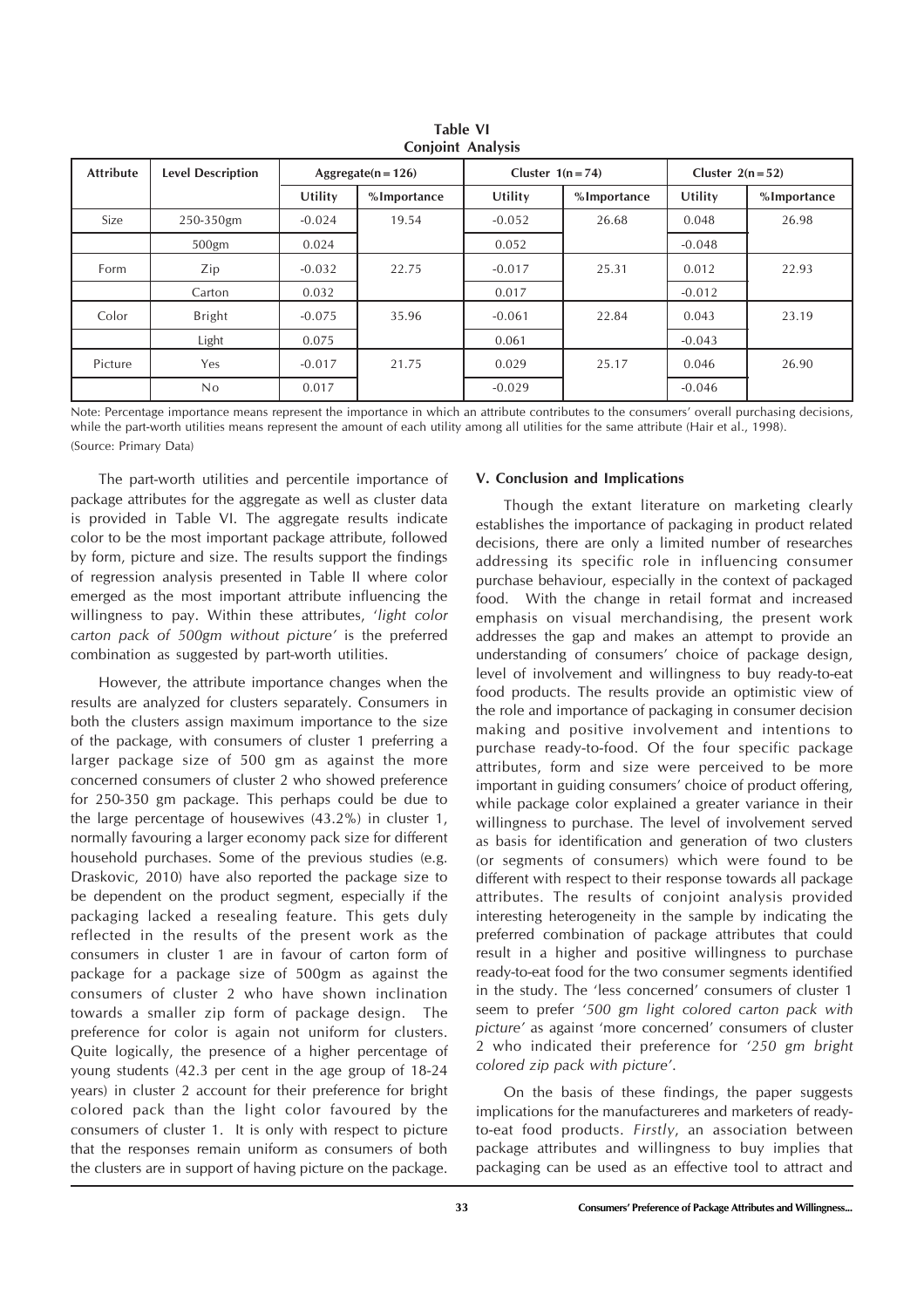help the consumer to pick the product. Information with respect to consumers' preferred combination of various package attributes may be used to design innovative product packages. *Second*, packaging being the first point of contact with the consumer for the product, the findings of the present work may be used by the manufactureres and marketers of ready-to-eat food to provide more focused and targeted offerings in terms of its packaging. The package designed according to segment preferences would help me achieving desired attention towards the product. *Third*, package design could serve as distinguishing parameter that a consumer could use to evaluate the extrinsic attributes of ready-to-eat food, especially in the situations where the purchase is impulse-driven. *Lastly*, the findings establish that except picture, package attributes (size, form and color) play an important role on consumers' perception and purchase intention for ready-to-eat food products. The preferred package design suggested in the study may therefore be used to increase consumers' willingness to buy these products as well as to improve the likelihood of their penetration into urban and semi-urban markets.

### **VI. Limitations of the Study and Scope for Future Research**

Though the study provides useful insights about package attributes and their influence on consumers' willingness to buy ready-to-eat foods, some of the gaps in the present work may be addressed by future researches. Firstly, the study is based on a limited sample drawn on the basis of researchers' judgment and convenience. Hence, the results may not be generalized for entire population. A larger sample with more and diverse products may be taken up in future to further validate the findings. Second, some of the relevant factors such as price and brand of ready-to-eat food have not been taken into consideration. Inclusion of these factors in further studies may provide interesting results. Lastly, conducting an analysis of package preference across demographics and in the context of other countries may be useful in increasing the penetration of ready-to-eat food in the years to come.

# **References :**

Ares, G., Besio, M., Gimenez, A. and Deliza, R. (2010). Relationship between Involvement and Functional Milk Desserts Intention to Purchase: Influence on Attitude towards Packaging Characteristics. *Appetite*, 55, 298- 304.

Bhattacharjee, D. and Bhattacharjee, B.J. (2005). Impact of Packaging on the Buying Behaviour of Consumers in a Communicationally Remote Urban Area. *Research Bulletin of the Institute of Cost and Works Accountants of India*, XXVII, 200-204.

Bone, P.F. and Corey, R.J. (2000). Packaging Ethics: Perceptual Differences among Packaging Professionals, Brand Managers and Ethically- Interested Consumers. *Journal of Business Ethics,* 24(3), 199- 213.

Bottani, E., Montanari, R., Vignali, G. and Guerra, L. (2011). A Survey on Packaging Materials and Technologies for Commercial Food Products. *International Journal of Food Engineering*, 7 (1), ISSN (Online) 1556-3758. Retreieved from www.degruyter.com/dg/viewarticle.

Dickson, P. (1994). *Marketing Management*. Austin: The Dryden Press.

Draskovic, N. (2010). Packaging Convenience: Consumer Packaging Feature or Marketing Tool?, *International Journal of Management Cases*, 12 (2), 267- 274.

Faultrier B. and Towers, N. (2011). An Exploratory Packaging Study of the Composite Fashion Footwear Buying Framework. *Journal of Retailing and Consumer Services*, 18, 463-470.

Fenko, A., Schifferstein, H.N., and Hekkert, P. (2010). Shifts in Sensory Dominance between Various Stages of User- Product Interactions. *Applied Ergonomics*, 41, 34- 40.

Frank, C.A, Nelson, R.G., Simonne, E.H., Behe, B.K. and Simonne, A.H. (2001). Consumer Preferences of Color, Price, and Vitamin C Content of Bell Peppers. *HortScience*, 36 (4), 795-800.

Hair, J.F., Anderson, R.E., Tatham, R.L. and Black, W.C. (1998). *Multivariate Data Analysis.* NJ: Prentice-Hall.

Koutsimanis, G., Getter, K., Behe, B., Harte, J. and Almenar, E. (2012). Influences of Packaging Attributes on Consumer Purchase Decisions for Fresh Produce. *Appetite*, 59, 270-280.

Mueller, S. and Szolnoki, G. (2010). The Relative Infuence of Packaging, Labelling, Branding and Sensory Attributes on Liking and Purchase Intent: Consumers Differ in their Responsiveness. *Food Quality and Preference*, 21, 774- 783.

Nunally, J. C. (1978). *Pshychometric Theory*. New York: Mc-Graw-Hill.

Peters-Texeira, A. and Badrie, N. (2005). Consumers Perception of Food Packaging in Trinidad, West Indies and its Related Impact on Food Choices. *International Journal of Consumer Studies*, 29 (6), 508–514.

Ragaert, P., Verbeke, W., Devlieghere, F. and Debevere, J. (2004). Consumer Perception and Choice of Minimally Processed Vegetables and Packaged Fruits. *Food Quality and Preference*, 15, 259–270.

Rebollar, R., Lidon, I., Serrano, A, Martin, J. and Fernandez, M. J. (2012). Influence of Chewing Gum Packaging Design on Consumer Expectation and Willingness to Buy: An Analysis of Functional, Sensory and Experience Attributes. *Food Quality and Preference*, 24, 162-170.

Rundh, B. (2005). The Multi-Faceted Dimension of Packaging: Marketing Logistic or Marketing Tool?. *British Food Journal*, 107 (9), 670-684.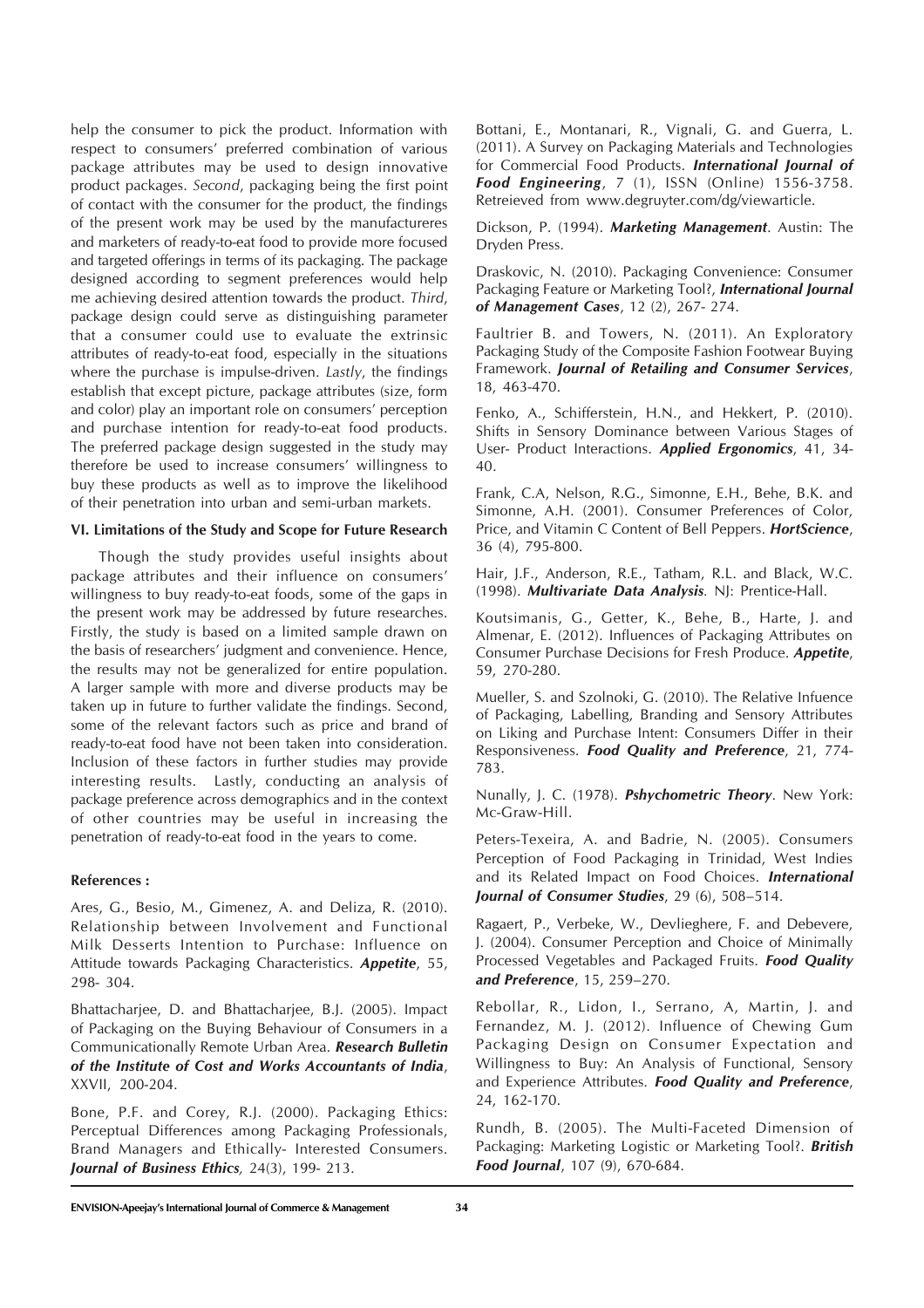Simonne, A.H., Behe, B.K., and Marshall, M.M. (2006). Consumers Prefer Low-Priced and High Iycopene-Content Fresh-Market Tomatoes. *HortTechnology*, 16 (4), 674- 681.

Vijayabaskar, M. and Sundaram, N. (2012). A Market Study on Key Determinants of Ready-to-Eat/ Cook Products with respect to Tier-1 Cities in Southern India. *International Journal of Multidisciplinary Research*, 2 (6), ISSN (online) 2231- 5780. Retreived from zenithresearch. org.in/images/stories/pdf/2012/june/ZIJMR.

Zaichkowsky, J. L. (1985). Measuring the Involvement Construct. *Journal of Consumer Research*, 12, 341- 352.

| Appendix<br>Description of Measures used in the Study       |                                                                                                                                                                                                                                                                                                                                                                                                                                     |              |                |   |                |                |              |                              |   |  |
|-------------------------------------------------------------|-------------------------------------------------------------------------------------------------------------------------------------------------------------------------------------------------------------------------------------------------------------------------------------------------------------------------------------------------------------------------------------------------------------------------------------|--------------|----------------|---|----------------|----------------|--------------|------------------------------|---|--|
|                                                             | <b>Perception of Packaging</b>                                                                                                                                                                                                                                                                                                                                                                                                      |              |                |   |                |                |              |                              |   |  |
| $\bullet$<br>$\bullet$                                      | I consider packaging to be an important attribute.<br>Packaging helps me in buying the product.<br>Strong packaging makes me want to buy it.<br>Packages help me to identify the product from others.<br>Attractive packaging draws my attention towards the product.<br>Packaging adds to the value of the product.<br>Package plays an important role in my purchase decision.<br>Packaging helps me to choose the right product. |              |                |   |                |                |              |                              |   |  |
|                                                             | Level of Product Involvement                                                                                                                                                                                                                                                                                                                                                                                                        |              |                |   |                |                |              |                              |   |  |
|                                                             | Unimportant                                                                                                                                                                                                                                                                                                                                                                                                                         | 1            | $\overline{2}$ | 3 | 4              | 5              |              | Important                    |   |  |
|                                                             | Of no concern                                                                                                                                                                                                                                                                                                                                                                                                                       | $\mathbf{1}$ | $\overline{2}$ | 3 | 4              | 5              |              | Of concern to me             |   |  |
|                                                             | Irrelevant                                                                                                                                                                                                                                                                                                                                                                                                                          | $\mathbf{1}$ | $\overline{2}$ | 3 | 4              | 5              |              | Relevant                     |   |  |
|                                                             | Unappealing                                                                                                                                                                                                                                                                                                                                                                                                                         | $\mathbf{1}$ | $\overline{2}$ | 3 | $\overline{4}$ | 5              |              | Appealing                    |   |  |
|                                                             | Useless                                                                                                                                                                                                                                                                                                                                                                                                                             | $\mathbf{1}$ | $\overline{2}$ | 3 | 4              | 5              |              | Useful                       |   |  |
|                                                             | Not beneficial                                                                                                                                                                                                                                                                                                                                                                                                                      | $\mathbf{1}$ | $\overline{2}$ | 3 | 4              | 5              |              | Beneficial                   |   |  |
|                                                             | Uninterested                                                                                                                                                                                                                                                                                                                                                                                                                        | $\mathbf{1}$ | $\overline{2}$ | 3 | 4              | 5              |              | Interested                   |   |  |
|                                                             | Non essential                                                                                                                                                                                                                                                                                                                                                                                                                       | $\mathbf{1}$ | $\overline{2}$ | 3 | $\overline{4}$ | 5              |              | Essential                    |   |  |
|                                                             | Insignificant                                                                                                                                                                                                                                                                                                                                                                                                                       | $\mathbf{1}$ | $\overline{2}$ | 3 | 4              | 5              |              | Significant                  |   |  |
|                                                             | Does not matter                                                                                                                                                                                                                                                                                                                                                                                                                     | 1            | $\overline{2}$ | 3 | 4              | 5              |              | Matters to me                |   |  |
|                                                             | My 'Willingness to Buy' the product can be described as:                                                                                                                                                                                                                                                                                                                                                                            |              |                |   |                |                |              |                              |   |  |
|                                                             | Would not buy under any<br>circumstance                                                                                                                                                                                                                                                                                                                                                                                             | $\mathbf{1}$ | $\overline{2}$ | 3 | 4              | 5              |              | Completely willing to<br>buy |   |  |
| S.No.                                                       | Attributes ('ready-to-cook' food packs)                                                                                                                                                                                                                                                                                                                                                                                             |              |                |   |                |                | <b>Scale</b> |                              |   |  |
| 1.                                                          | 250-350 gm zip pack in bright color with picture                                                                                                                                                                                                                                                                                                                                                                                    |              |                |   | 1              | 2              | 3            | 4                            | 5 |  |
| 2.                                                          | 250-350gm zip pack in bright color without picture                                                                                                                                                                                                                                                                                                                                                                                  |              |                |   | $\mathbf{1}$   | $\overline{2}$ | 3            | 4                            | 5 |  |
| 3.                                                          | 250-350gm zip pack in light color with picture                                                                                                                                                                                                                                                                                                                                                                                      |              |                |   | 1              | $\overline{2}$ | 3            | 4                            | 5 |  |
| 4.                                                          | 250-350gm zip pack in light color without picture                                                                                                                                                                                                                                                                                                                                                                                   |              |                |   | 1              | 2              | 3            | 4                            | 5 |  |
| 5.                                                          | 500 gm zip pack in bright color with picture                                                                                                                                                                                                                                                                                                                                                                                        |              |                |   | 1              | $\overline{2}$ | 3            | 4                            | 5 |  |
| 6.                                                          | 500 gm zip pack in bright color without picture                                                                                                                                                                                                                                                                                                                                                                                     |              |                |   | 1              | $\overline{2}$ | 3            | 4                            | 5 |  |
| 7.                                                          | 500 gm zip pack in light color with picture                                                                                                                                                                                                                                                                                                                                                                                         |              |                |   | 1              | $\overline{2}$ | 3            | 4                            | 5 |  |
| 8.                                                          | 500 gm zip pack in light color without picture                                                                                                                                                                                                                                                                                                                                                                                      |              |                |   | $\mathbf{1}$   | $\overline{2}$ | 3            | 4                            | 5 |  |
| 9.                                                          | 250-350gm carton pack in bright color with picture                                                                                                                                                                                                                                                                                                                                                                                  |              |                |   | 1              | $\overline{2}$ | 3            | 4                            | 5 |  |
| 10.                                                         | 250-350gm carton pack in bright color without picture                                                                                                                                                                                                                                                                                                                                                                               |              |                |   | $\mathbf{1}$   | $\overline{2}$ | 3            | 4                            | 5 |  |
| 250-350gm carton pack in light color with picture<br>11.    |                                                                                                                                                                                                                                                                                                                                                                                                                                     |              |                |   | $\mathbf{1}$   | $\overline{2}$ | 3            | 4                            | 5 |  |
| 250-350gm carton pack in light color without picture<br>12. |                                                                                                                                                                                                                                                                                                                                                                                                                                     |              |                |   | $\mathbf{1}$   | $\overline{2}$ | 3            | 4                            | 5 |  |
| 500 gm carton pack in bright color with picture<br>13.      |                                                                                                                                                                                                                                                                                                                                                                                                                                     |              |                |   | $\mathbf{1}$   | $\overline{2}$ | 3            | 4                            | 5 |  |
| 14.                                                         | 500 gm carton pack in bright color without picture                                                                                                                                                                                                                                                                                                                                                                                  |              |                |   | $\mathbf{1}$   | $\overline{2}$ | 3            | 4                            | 5 |  |
| 15.                                                         | 500 gm carton pack in light color with picture                                                                                                                                                                                                                                                                                                                                                                                      |              |                |   | $\mathbf{1}$   | $\overline{2}$ | 3            | $\overline{4}$               | 5 |  |
| 16.                                                         | 500 gm carton pack in light color without picture                                                                                                                                                                                                                                                                                                                                                                                   |              |                |   | 1              | $\overline{2}$ | 3            | 4                            | 5 |  |